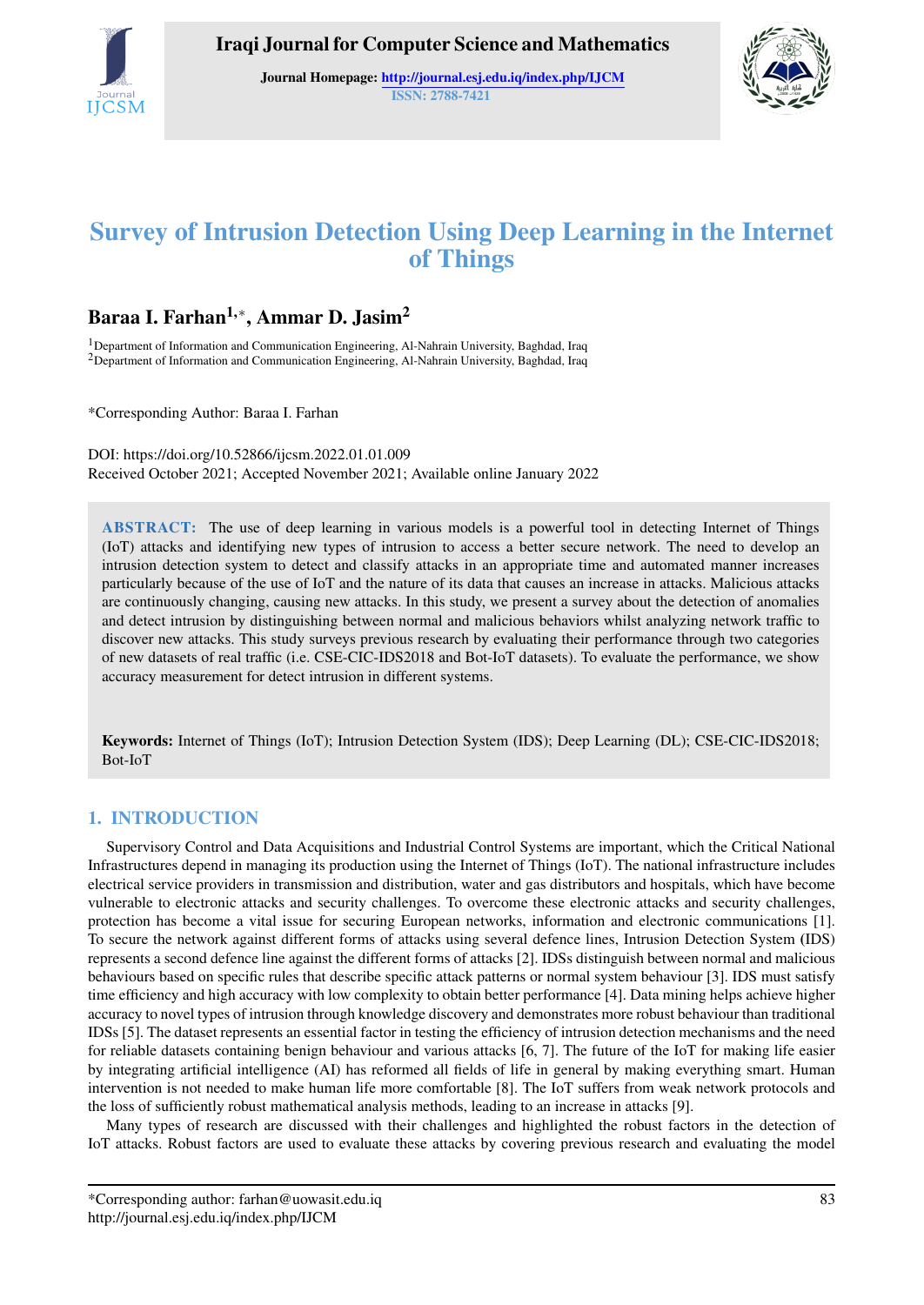performance of deep learning using two new datasets of real traffic (i.e. CSE-CICIDS2018 and Bot-IoT datasets). These factors are as follows: 'high accuracy rate', 'high detection rate' (DR) and 'low false alarm report' (FAR); these factors influence NIDS performance.

Our contributions in this work are the following:

- We survey previous studies of NIDS that use deep learning techniques.
- We show two new real datasets of network and IoT for intrusion detection.
- We compare the performance of different deep learning models with deferent datasets of network and IoT.

### 2. NETWORK IDS (NIDS

Technological development resulted from dependence on global networks when using several businesses, educational and social activities. As a result of the increasing use of computer network, several issues occurred on Internet security. Hence, keeping the security of devices connected to the Internet is important to ensure system availability and integrity [\[10\]](#page-8-2). Typically, network traffic is captured in packet and stream format, where network traffic is generally captured at the packet level by copying ports to network devices, and its data contains payload information. Flowbased data contain only network connection metadata [\[11\]](#page-8-3). Managing networks, analysing user information networks and services and discovering security vulnerabilities on time are useful tools for passive traffic collection and analysis [\[12\]](#page-8-4). The protection and prevent unauthorised access for the systems can achieve by using Firewalls and authentication methods. However, these methods lost the ability to monitor the network traffic, particularly in case of internal attacks by disgruntled employees who have legitimate network access, and the use the privilege to destruct [\[13\]](#page-8-5). Figure 1 shows the steps for providing network security.



FIGURE 1. Intrusion Detection System.

IDSs have two different functions: intrusion alarming, which represents the first function and detects the malicious activity in the system, and the site security office SSO, which responds to the alarm and takes the appropriate action [\[14\]](#page-8-6). IDSs have three types, namely, 'anomaly-based detection', 'signature-based detection' and 'specification-based detection' [\[15\]](#page-8-7). Figure 2 depicts the categories for the IDS.



FIGURE 2. Types of IDS systems.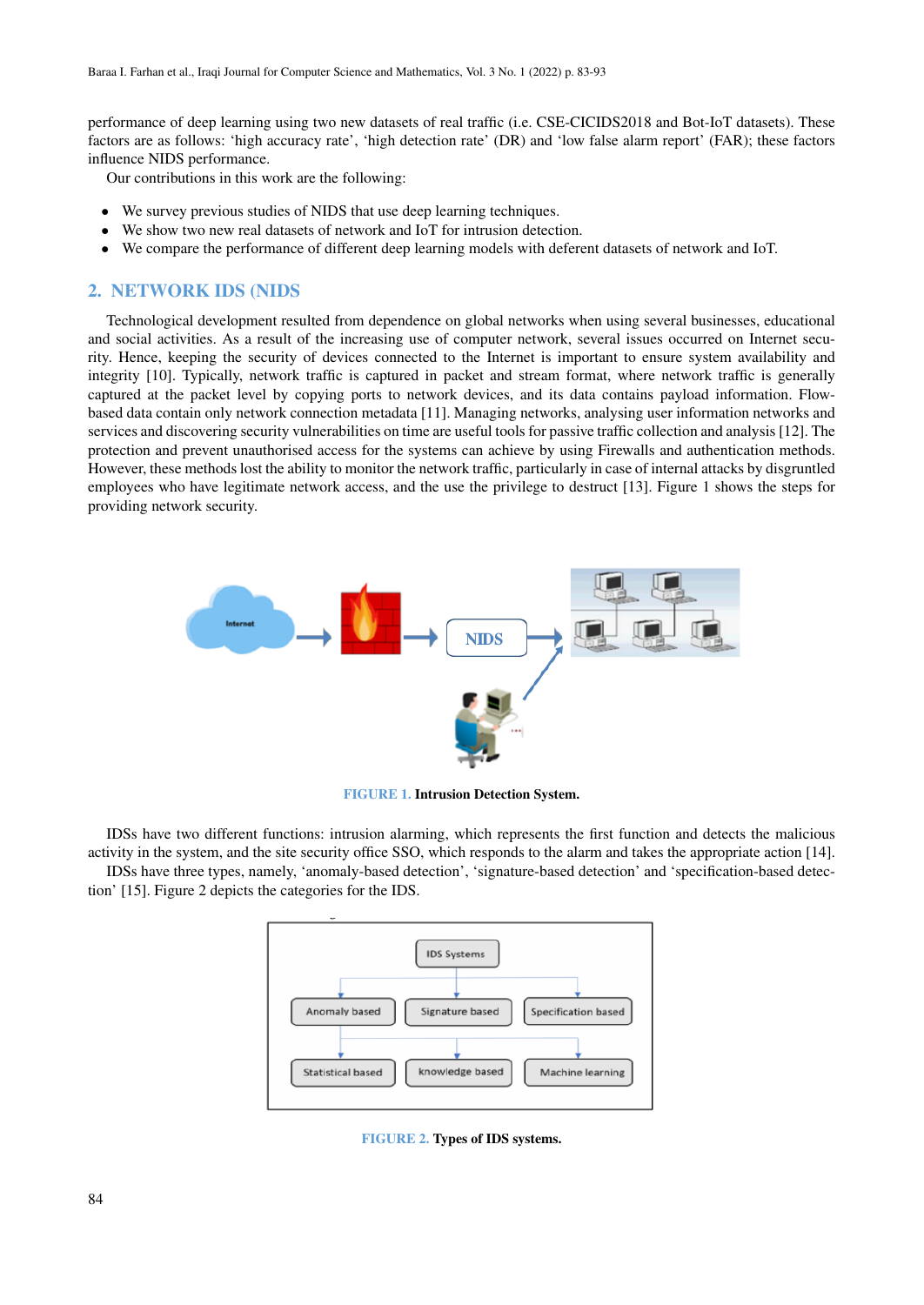1. 'Anomaly-based detection' techniques are dependent on the conceptualisation of a normal or legitimate profile that is obtained in the normal conditions of the network without attacks, which mostly refer to statistical data [\[16\]](#page-8-8). This study focused on IDS based on an anomaly. Thus, the existing sub-classification of this system is as follows:

- 'Statistical-based anomaly IDS' periodically captures from the traffic statistical features and matches them with the normal operation of a generated stochastic model of traffic [\[17\]](#page-8-9). The pattern deviation between the two statistical models notifies as an attack, that is, the stored normal one and the captured one taken from the network currently..
- Knowledge-based anomaly IDS' Experts put many laws as an expert system or put a definition to the connection's behaviour to recognise the normal behaviour and attacks into the fuzzy-based system. The rule-based will be as inputs in this system [\[18\]](#page-8-10) and sometimes can describe the behaviour of attacks by using heuristics or a UML.
- 'Machine learning-based anomaly IDS' develops a model for the analysed patterns, which is explicit or implicit. These models should be regularly updated to support the efficiency of intrusion detection based on past results [\[19\]](#page-8-11).

#### 2. Signature-Based Technique

This type is known as misuse or knowledge-based detection, which matches the signature of the attack with the current traffic. If a matching is found, then there is a report about an attack; otherwise, no attack exists. This approach is distinguished from other approaches because it has a low false alarm rate and must update the signature continuously [\[20\]](#page-8-12). 3. Specification-Based Technique

This type depends on matching the predetermined and memorised specification with the criteria or specification to detect a certain programme's operation and notify any violation of such criteria [\[21\]](#page-8-13).

This study focuses on anomaly-based NIDS, which is considered because it helps detect new threats in IoT. The NIDS analyses the network traffic and detects new and unknown attacks. The feature set design is important to identify network traffic, and it is an ongoing research problem [\[22\]](#page-8-14).

#### 3. TECHNIQUES TO DESIGN NIDS

These techniques show general algorithms to design efficient NIDS based on AI, describing the most algorithms used in Machine Learning Techniques (ML) and Deep Learning Techniques (DL). The classification depends on types of algorithms, which include supervised and unsupervised algorithms [\[23\]](#page-8-15). Supervised algorithms refer to the user information that is extracted from the known and labelled data. In comparison, unsupervised algorithms extract beneficial information and features from unlabelled data. The most famous examples of ML include Decision Tree (DT), Support Vector Machine (SVM), Bayesian Algorithm, K-Nearest Neighbor and Principal Component Analysis (PCA). In addition, examples of DL are Auto Encoder (AE), Variant Auto Encoder (VAE), Deep Belief Networks (DBN), 'Convolutional neural network' (CNN), 'Recurrent neural network' (RNN), 'Long Short Term RNN' (LSTM), 'Bi-directional RNN' (BRNN), Gated Recurrent Units (GRU) and Generative Adversarial Network (GAN)), including other NIDS techniques.

### 3.1 ML

ML is a branch of AI that enables machines to learn helpful information extracted from big datasets automatically. Using the techniques of intelligence with the IoT devices and networks manages many security problems. Some of the recent ML/DL techniques with IoT were reviewed from a security point of view [\[24\]](#page-8-16). The challenges of Intrusion Detection that face big data led to providing feature selection with high classification efficiency, and this selection is reduced computational costs [\[25\]](#page-8-17). Hidden Markov Models (HMM), one of the statistical machine learning methods in [\[26\]](#page-8-18), developed a database of HMM templates and two architectures that can detect and track the progress of attacks in real time, which presented diverse performance. The DT classifier has applied the 'Feature grouping based on linear correlation coefficient' (FGLCC) algorithm and 'cuttlefish algorithm' (CFA) [\[27\]](#page-8-19). The dimensionality reduction technique was integrated with the 'information gain' (IG) method and PCA, intrusion detection by a hybrid approach that results in merging the two algorithms [\[28\]](#page-8-20).

#### 3.2 DL

DL is an artificial neural network with multi-hidden layers that represent a subset of the ML. DL is more efficient and accurate than ML in many domains, such as object detection, language translation and speech recognition. Its structure is deep and has the self-ability to learn from the dataset to generate the output based on essential features. Recent studies are reviewed, and the DL approaches are used to propose solutions of NIDS. ML has the ability to self-learn from data without the need for human knowledge and coded command's ability to self-learn from data without the need for human's knowledge or coded commands. Hence, ML could understand from raw data, such as text, making it different from DL, whereas DL is provided with more data, which predictive accuracy is increased [\[29\]](#page-8-21).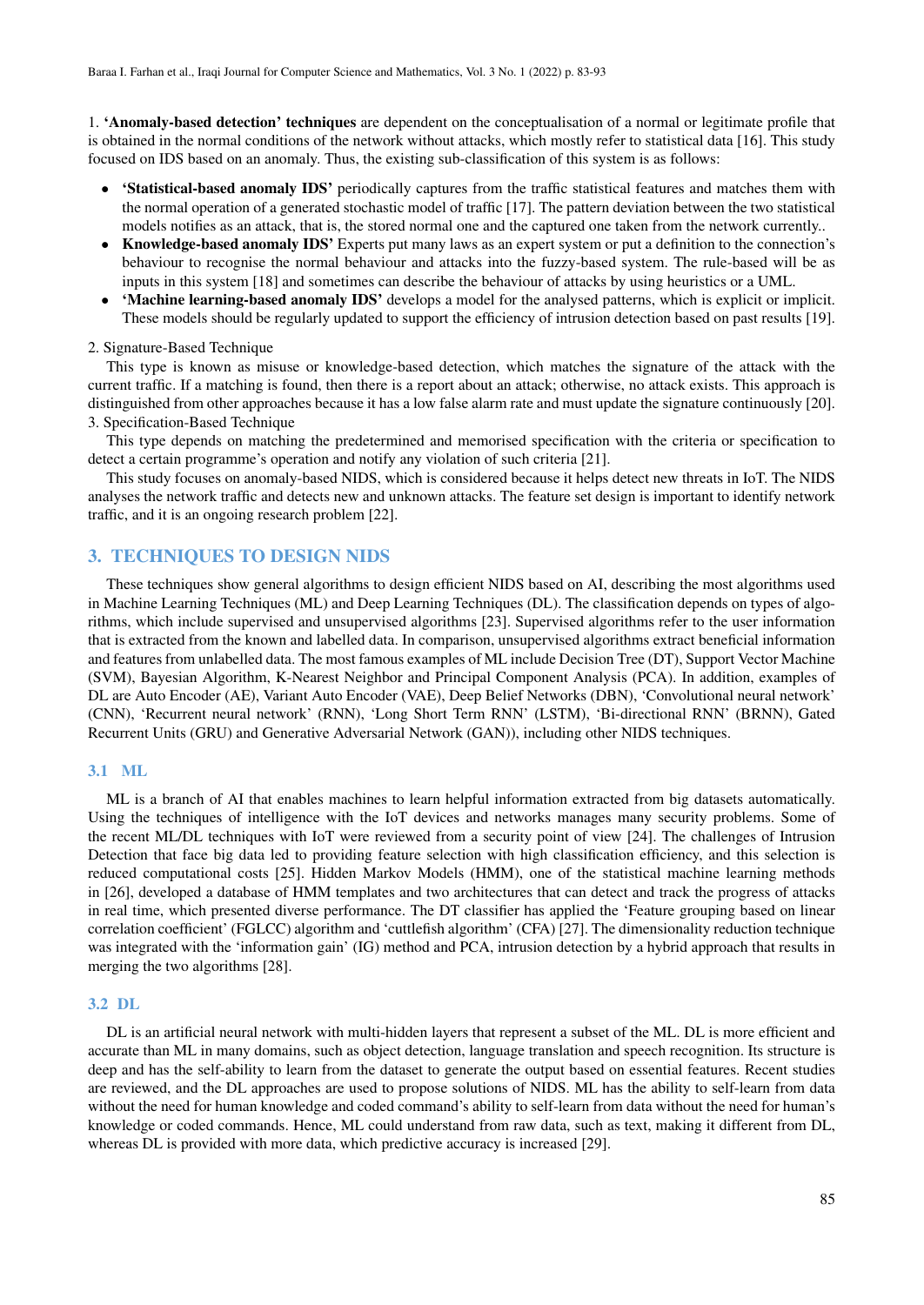Deep learning is an essential support for enhancing IDS performance that provides the associated definitions for IDS, clarification for different IDS types and its uses [\[30\]](#page-8-22). The sparse auto-encoder and softmax regression have been used in NIDS to evaluate anomaly detection accuracy using benchmark network intrusion dataset NSL-KDD [\[31\]](#page-8-23). Software-Defined Network (SDN) showed potential to make a strong secured network, made a dangerous increase in attacks chances and also made a serious increase in attacks chances, with the clarification of potential of using DL for anomaly detection system based on the flow [\[32\]](#page-8-24). A survey about IoT architecture has presented emerging security vulnerabilities in the layers of the IoT architecture [\[33\]](#page-8-25).

Dealing with big data is a challenge for IDS, but deep learning with its ability to handle big data helps meet this challenge. Deep learning has the ability to extract features automatically without the need for features engineering, compared with machine learning [\[34\]](#page-8-26). Therefore, deep learning feasibility in network traffic analysis has been shown and also discussed in the recent work of DL with network anomaly detection [\[35\]](#page-8-27). Some IDSs which adopted deep learning approaches executed in intrusion detection showed limitations, advantages and disadvantages [\[36–](#page-8-28)[39\]](#page-8-29). A hybrid model is proposed to consist of RNN with 'Restricted Boltzmann Machines' (RBM). This hybrid model does malicious traffic detection through classification task without feature engineering [\[40\]](#page-8-30).

The intrusion detection method suggested based on CNN to execute complex features automatically in continually changing environments, which is considered essential in network intrusions detection [\[41\]](#page-8-31). DNN-IDS showed more communicative and improved user trust because the black-box nature of DNNs inhibits translucence of the DNN-IDS, which is primary for building trust. The user depicted input features that are most relevant in detecting every type of intrusion by training DNN-IDS [\[42\]](#page-8-32).

The 'hierarchical spatial-temporal features-based IDS' (HAST-IDS) described a new IDS. Firstly, HAST-IDS represented spatial features by the traffic of network in low-level which learned using deep CNNs and then, temporal features in high-level are learned using LSTM [\[43\]](#page-8-33). Many deep learning approaches have been used for IDS, and the accuracy and precision of three models, namely, a 'vanilla deep neural net' (DNN), 'Self-Taught Learning' (STL) approach and RNNbased LSTM, are evaluated [\[44\]](#page-8-34). A new deep learning system proposed a design within the youth network for detecting attacks using 'Bi-directional LSTM RNN' (BLSTM RNN) [\[45\]](#page-8-35). The structure of DBN's network optimised by proposing a new structure includes the design of 'Particle Swarm Optimisation' (PSO) by using learning factor and adaptive inertia weight. Then, the PSO is developed by using the fish swarm behaviour [\[46\]](#page-8-36). The proposed system used the Deep Learning technique, which used a combination fusion of 'Random Forest' (RF) Algorithm and DT Classifiers and detected attacks with better accuracy and reduced irrelevant features [\[47\]](#page-8-37).

The hybrid framework of DNN called 'Scale-Hybrid-IDS-Alert Net' (SHIA) has been proposed, which monitors the traffic of the network in real time and events at the host-level effectively. This SHIA is alert to probable cyberattacks [\[48\]](#page-8-38). A novel AE-based deep neural network architecture elicits related knowledge of the expected relations between the major features (spatial-features) and their timely evolution (temporal-features), where multiple autoencoders have embedded with convolutional and RNNs [\[49\]](#page-8-39). Deep CNN has suggested a new system by using 'deep-convolutionalneural network-based' and obtaining stable traffic characteristics, identifying the browser using nonlinear multiclass classification algorithms [\[50,](#page-8-40) [51\]](#page-9-0).

To exceed the challenges resulting from multi tunnels of traffic, a method of source identification is suggested to identify the multiple sources of video in one encrypted tunnel using DL [\[52\]](#page-9-1). The proposed method depends on an image that classifies encrypted traffic of the network with high accuracy, which converts the first few non-zero payload sizes of the session into grayscale images and classifies the converted grayscale images to perform the aim from encrypted network traffic classification by using CNNs [\[53\]](#page-9-2). Figure 3 shows the classification of DL used for attack detection.

### 3.3 OTHER (NIDS) TECHNIQUES

Other techniques such as swarm intelligence, genetic algorithm and data mining are used for designing NIDS. Research on these topics is described in this section.

Strong methods for efficiently detecting and identifying data flow are configured by combining data mining techniques with Swarm intelligence. After, networks of IoT have been secured through authentication and encryption, but they suffer from poor security versus cyber-attacks. Thus, detection methods based on anomaly is used to decrease the risk of attacks types [\[54\]](#page-9-3). The feature selection method used the firefly algorithm, delivers the resulted features to the classifier and then provided C4.5 and 'Bayesian Networks' (BN) for attack classification [\[55\]](#page-9-4). The intrusion detection model designed based on 'Deep Belief Network' DBN improved by Genetic Algorithm into multiple iterations of the GA faced diverse types of attacks [\[56\]](#page-9-5). The suggested method used the fuzzy aggregation method with the DBNs, and 'modified density peak clustering algorithm' (MDPCA) is divided the training set into diverse subsets to reduce the size and imbalanced samples, which have similar sets of attributes [\[57\]](#page-9-6). The hybrid method based on anomaly screening to IDS by using 'AdaBoost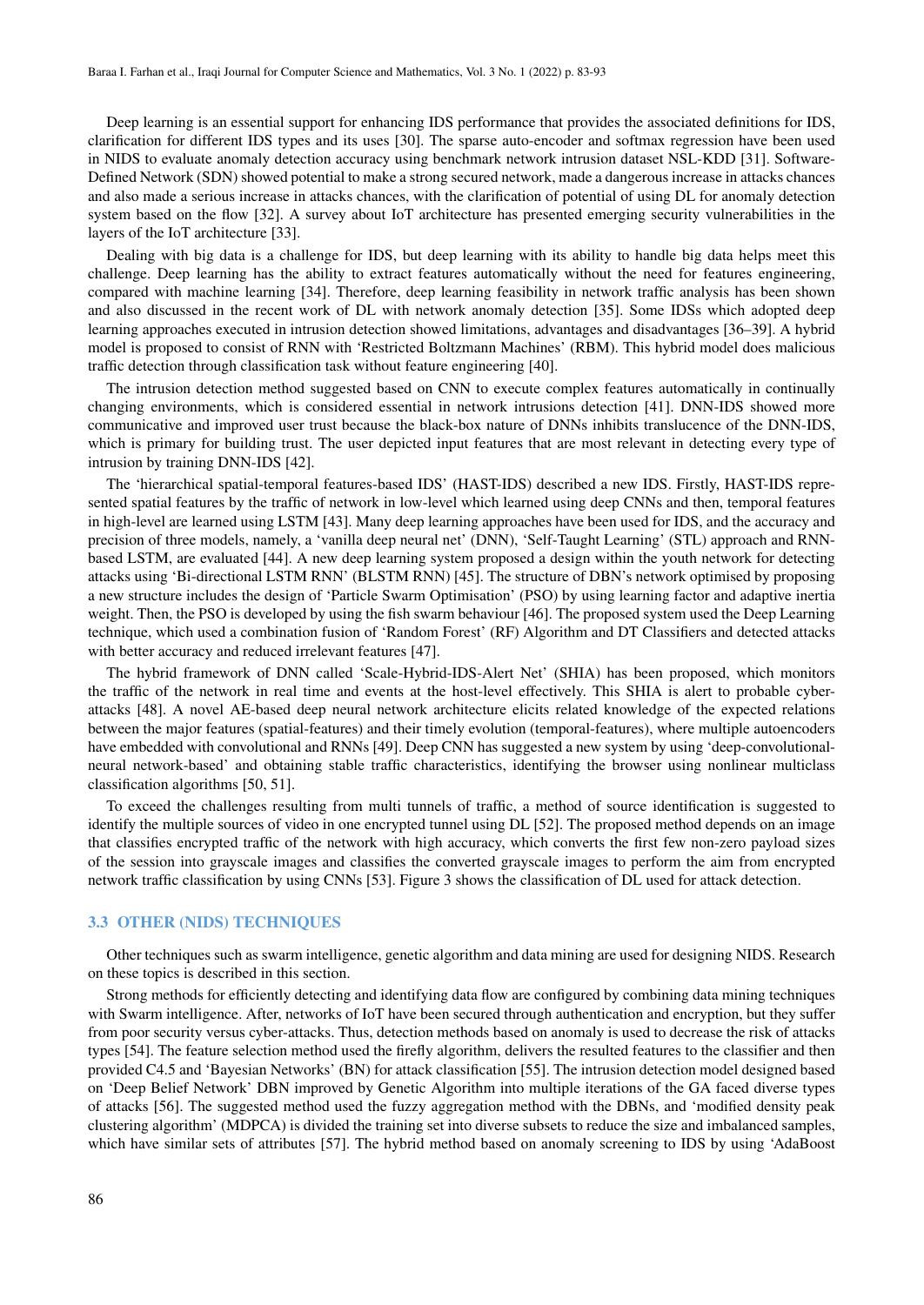

FIGURE 3. General Classification of Deep Learning

algorithms' with 'Artificial Bee Colony' (ABC) has shown a little 'false positive rate' (FPR) with a large 'detection rate' (DR) [\[58\]](#page-9-7).

## 4. IDS AND IOT

In this section, the IDS research for IoT is presented. Moreover, a model for distributed attack detection framework for IoT based on semi-supervised Fuzzy learning is proposed [\[59\]](#page-9-8). A group of IDSs suggested detecting abnormal actions using methods based on the AdaBoost as a learning method. This group of IDSs was used to detect special botnet attacks versus 'Domain Name System' (DNS), 'Hypertext Transfer Protocol' (HTTP) and 'Message Queue Telemetry Transport' (MQTT) [\[60\]](#page-9-9). To detect a new attack, a group 'Hybrid IDS' (HIDS) is used, which uses a C5 as a classifier for detecting well-known intrusion and C5 as a classifier for detecting well-known intrusion and SVM classifier with One-Class [\[61\]](#page-9-10).

The comprehensive study focused on highlighting taking trade-off accuracy and performance overheads to achieve an effective intrusion detection of the trade-off between detestation for IoT [\[62\]](#page-9-11). The proposed model used DL to perform efficient detection of IoT botnets. The anomalous behaviour discovered referred to botnet attacks in network traffic with a network-based method performing techniques for deep packet checking [\[63\]](#page-9-12). The model of a specification-based IoT intrusion detection suggested protecting against unknown attacks, which has achieved protection against previously unknown and attacks higher accuracy detection in addition efficient performance (memory and communication overhead) [\[64\]](#page-9-13). An innovative approach is proposed using blockchain technology for intrusion detection for IoT. The approach comprises local agents and a central component that coordinates information (alerts) received from these agents [\[65\]](#page-9-14).

A deep learning-based method has been used in the physical layer attacks detection in IoT networks. Particularly, this study highlights attacks where an attacker tries to embody a victim IoT device into the trace of Radio Frequency (RF) [\[66\]](#page-9-15). An analytic study for IDSs depends on three factors: cost of computation, privacy and energy consumption [\[67\]](#page-9-16). A new IDS is suggested, which used machine learning algorithms for detecting anomalies in IoT. Simplification of the collaboration between protocols has been used in IoT by using the platform-provided 'security as a service' for detection [\[68\]](#page-9-17). Risk analysis presented and examined each layer related to the security threats. The convenient procedures and their limitations of IoT protocols are specified [\[69\]](#page-9-18).

The new model has used PCA to reduce the dimensions from a great number of features to a small number in the dataset by using a machine learning algorithm for intrusion detection [\[70\]](#page-9-19).

This study clarifies that current data sets (KDD99 and NSLKDD) do not give acceptable results because of three main issues: it lost the modern attack patterns, it lost modern scenarios of traffic streams and the distributed sets of training and testing are difficult. Therefore, the generated UNSW-NB15 dataset was used to address these issues [\[71\]](#page-9-20). The 'variant-GRU' is learned packet payloads with header features of the network automatically. 'E-GRU' and 'E-BinGRU' are new techniques never been previously used for in-network intrusion detection [\[72\]](#page-9-21). Figure 4 shows the typical IDS for the IoT environment.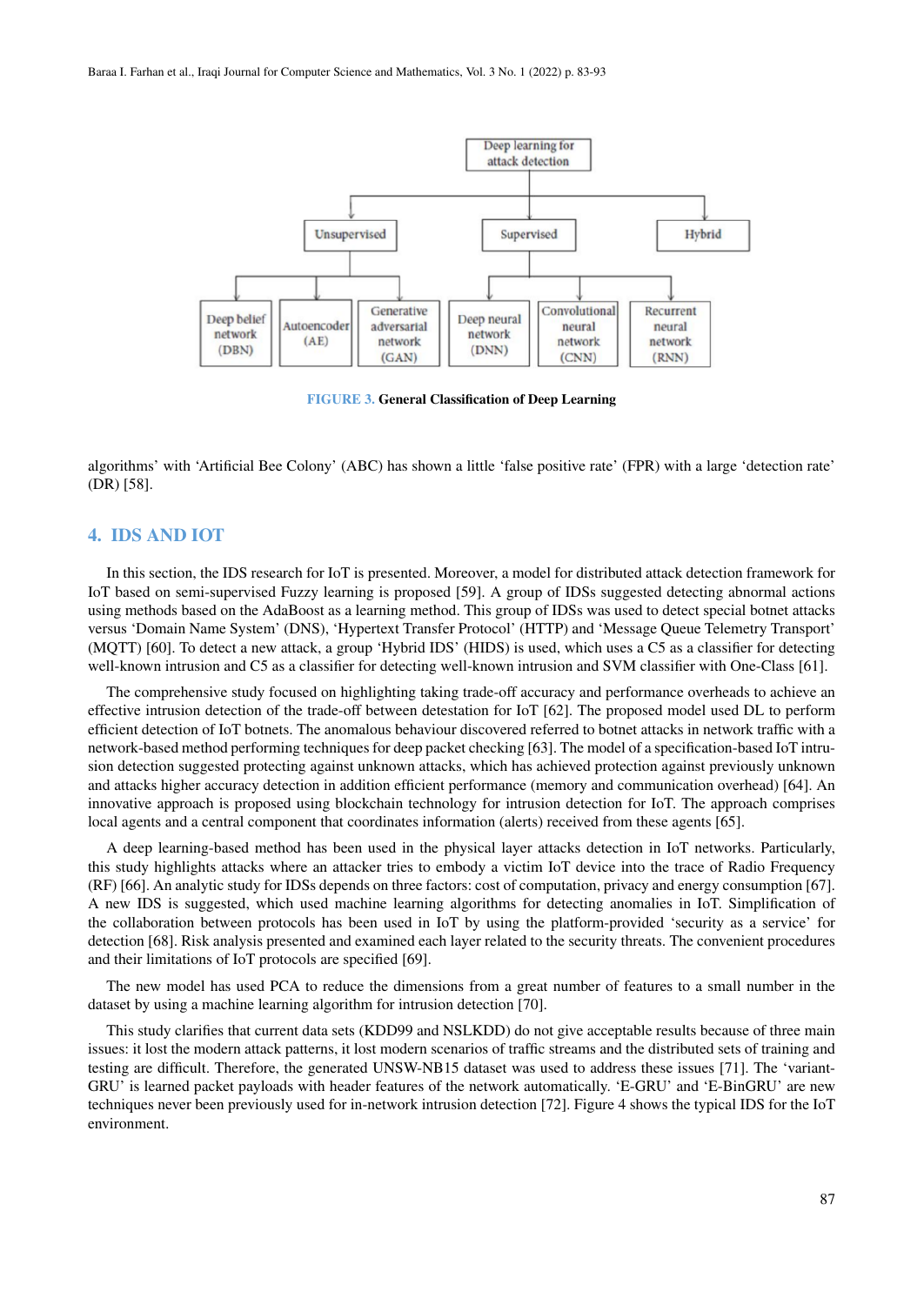

FIGURE 4. Typical intrusion detection system for IoT environment.

## 5. NIDS ON IOT USING DEEP LEARNING

The improvement in neural network algorithms made the application of DL more practical. The use of deep learning is considered the most flexible in detecting new attacks through its ability to extract features at a high level.

The experiments proved that the distributed attack detection system is better than centralised detection systems using a deep learning model [\[73\]](#page-9-22). This study has displayed some smart city problems based on home automated systems and used UCI data set possessed from temperature sensors and images of personal walkways [\[74\]](#page-9-23). The new detection framework is proposed by using emulation to prove its scalability and real-network traffic for proving the concept. The detection options are provided as a service and spread interoperability between IoT protocols [\[75\]](#page-9-24). The proposed system was created by applying AI on detected botnet attacks that are caused by increasing threats on banking services and financial sectors. This system uses IDS dataset in 2018, which is a real-time dataset (CSE-CIC-IDS2018), created by the Canadian 'Institute for Cyber Security' (CIC) on the environment of 'Amazon Web Services' (AWS) [\[76\]](#page-9-25). An attacks-detection system is shown by using BLSTM RNN as deep learning technology within the network [\[77\]](#page-9-26). The lightweight distributed security solution has shown to develop IoT architecture, analyse the approaches of ML and DL on the IoT and Cyber Security and evaluate networks (LSTM and GRU) for each layer in the architecture of the IDS dataset [\[78\]](#page-9-27).

## 6. PUBLIC DATASETS

Choosing the type of database used in extracting information is of great importance as it supports the work of the model used in the detection. Several types of cyber security datasets are used for intrusion detection, which can classify into seven main categories as follows [\[78\]](#page-9-27): 'network traffic-based' dataset, 'electrical network-based' dataset, 'internet traffic- based' dataset, 'virtual private network-based' dataset, 'android apps-based' dataset, 'IoT traffic-based' dataset and 'internet-connected devices-based' dataset, as shown in Fig. 5 with their subtypes. This survey will focus on two new real traffic datasets: the CSE-CIC-IDS 2018 dataset and the Bot-IoT dataset. Table 1 also presents an analytical comparison of the accuracy results of the research that dealt with the use of NIDS for IoT.

#### 6.1 NETWORK TRAFFIC-BASED DATASET (CSE-CIC-IDS2018 DATASET)

The Communications Security Establishment (CSE) and Institute for Cyber Security (CIC) built the CICIDS2018 dataset [\[79\]](#page-9-28). The CICIDS2018 contains seven attack types Brute-force, Heartbleed, infiltration, Web attacks, DoS, DDoS and Botnet, which are applied to a large scope of protocols and topologies of network calculated in forward and reverse mode. To the CICDS2017 dataset [\[80\]](#page-9-29), the CIC Flow Meter is a tool that extracts 80 attributes from the generated traffic of the network [\[81\]](#page-9-30). This dataset contains PCAP and CSV formats. Originally, AI uses the CSV format whilst using PCAP format to summery new features [\[82\]](#page-9-31).

#### 6.2 IOT TRAFFIC-BASED DATASET (BOT-IOT DATASET)

The database represents the normal traffic of IoT networks with various attacks. The Bot-IoT database represents a real and ecosystem of IoT environment including Keylogging, OS, Service Scan, DDoS, DoS and Data exfiltration attacks. Koroniotis et al. [\[83\]](#page-9-32) proposed the Bot-IoT as a new dataset for comparing IoT environments with previous datasets,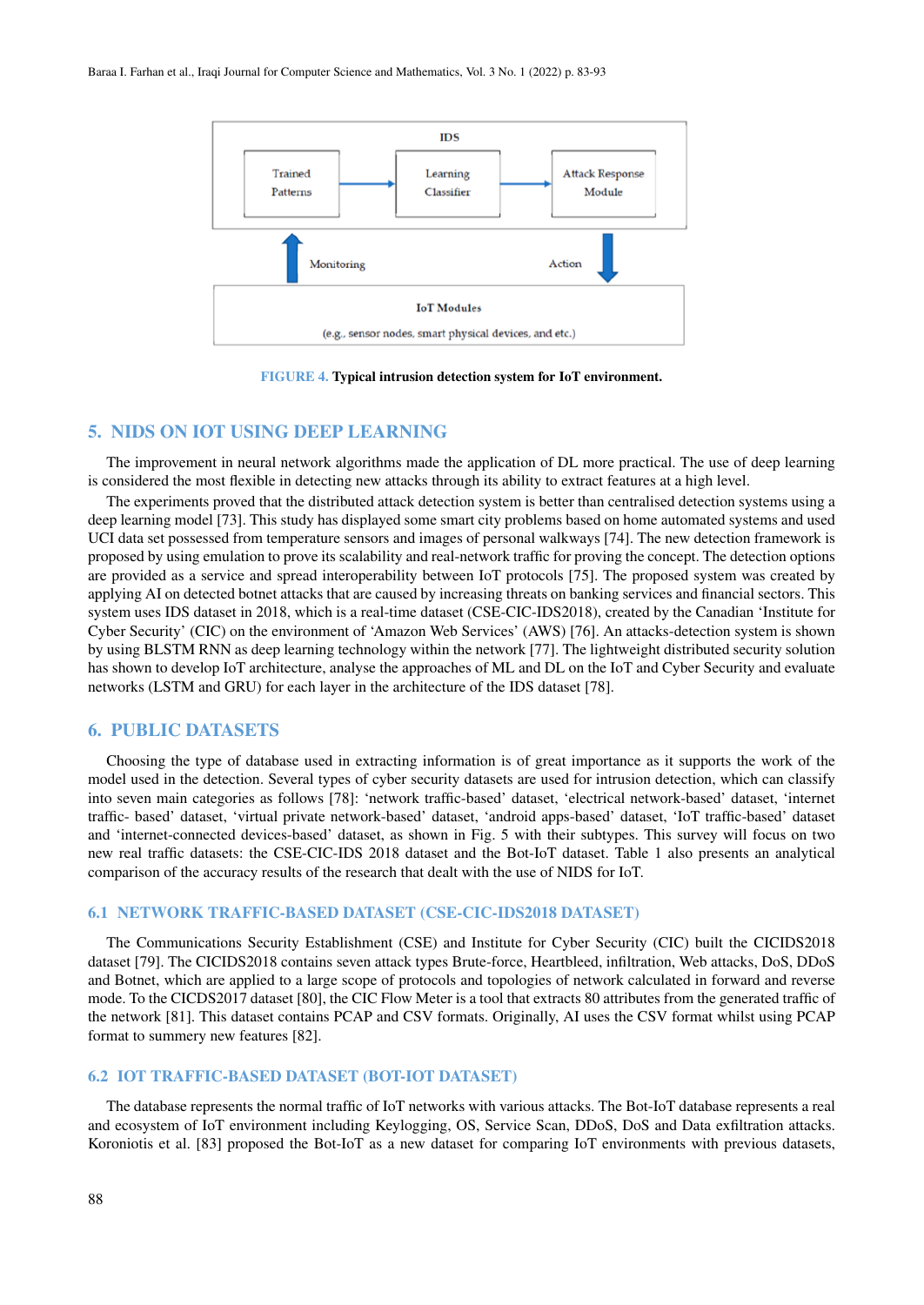which uses the MQTT protocol as a lightweight communication protocol. The Bot-IoT dataset has more than 72,000.000 records [\[84\]](#page-9-33).

| Table 1. Comparative analysis of existing NIDS for IoT                                                                           |  |                                     |                                                               |                      |                         |  |
|----------------------------------------------------------------------------------------------------------------------------------|--|-------------------------------------|---------------------------------------------------------------|----------------------|-------------------------|--|
| Ref. Method of DL                                                                                                                |  | Year Dataset                        | Accuracy                                                      | <b>IoT</b><br>traces | Zero-<br>day<br>attacks |  |
| [84] RNN, CNN                                                                                                                    |  | 2021 CICIDS2018 97.75%              |                                                               | $\times$             | ✓                       |  |
| [85] Siamese-NN, DNN                                                                                                             |  | 2021 NSL-<br>KDD,<br>CIDDS-<br>001  | $\overline{a}$                                                | $\times$             | $\times$                |  |
| [86] LSTM, AE                                                                                                                    |  | 2021 ISCX-<br><b>UNB</b>            | 97.52%                                                        | $\times$             | $\times$                |  |
| [87] GA, Fuzzy                                                                                                                   |  | 2021 NSL-KDD                        | 99.96%                                                        | $\times$             | $\times$                |  |
| [88] Correlation-based attribute<br>-ANN                                                                                         |  | 2021 NSL-<br>KDD,<br>UNSW-NB        |                                                               | $\times$             | $\times$                |  |
| [89] CST-GR with Raspberry<br>Pi                                                                                                 |  | 2020 Botnet,<br>Bot-IoT             | 99.4%                                                         | ✓                    | ✓                       |  |
| [90] K-Nearest Neighbor,<br>Random Forest, Gradient<br>Boosting, Adaboost,<br>Decision Tree, and Linear<br>Discriminant Analysis |  | 2020 CSE-CIC-<br><b>IDS2018</b>     | Show accuracy<br>for each attack<br>and model in<br>this data | $\times$             | ✓                       |  |
| [91] Spark MLlib, Conv-AE                                                                                                        |  | 2020 CSE-CIC-<br><b>IDS2018</b>     | 98.20%                                                        | $\times$             | ✓                       |  |
| [92] GA, PSO, GWO, FFA                                                                                                           |  | 2020 UNSW-<br><b>NB15</b>           | Show accuracy<br>for each<br>classifier                       | $\times$             | $\times$                |  |
| [93] MGA-SVM-HGS-PSO-<br><b>ANN</b>                                                                                              |  | 2020 NSL-KDD                        | 99.3%                                                         | $\times$             | X                       |  |
| [94] RNN, CNN                                                                                                                    |  | 2019 CSE-CIC-<br><b>IDS</b><br>2018 | Show accuracy<br>for each attack<br>in this data              | $\times$             | ✓                       |  |
| [95] AFSA-GA-PSO                                                                                                                 |  | 2019 NSL-KDD                        | Show accuracy<br>for each<br>classifier                       | $\times$             | $\times$                |  |
| $[96]$ DNN                                                                                                                       |  | 2019 KDDCup<br>99                   | ÷,                                                            | $\times$             | X                       |  |
| $[97]$ GA, DBN                                                                                                                   |  | 2019 NSL-KDD                        | 99%                                                           | $\times$             | ×                       |  |
| [98] SNN, DCA                                                                                                                    |  | 2020 Bot-IoT                        | 98.73%                                                        | ✓                    | ✓                       |  |
| [99] DNN, RNN, LSTM                                                                                                              |  | 2018 KDD,<br>NSL-KDD                | 98.9%                                                         | $\times$             | ×                       |  |
| [100] C5 and One Class<br><b>Support Vector</b><br>Machine classifier                                                            |  | 2019 Bot-IoT                        | 99.97%                                                        | ✓                    | ✓                       |  |
| $[101]$ LSTM, AM                                                                                                                 |  | 2019 CSE-CIC-<br><b>IDS2018</b>     | 96.2%                                                         | $\times$             |                         |  |
| [102] IDS using ML                                                                                                               |  | 2019 CSE-CIC-<br><b>IDS2018</b>     | 96.0%                                                         | ×                    |                         |  |
| $[103]$ DBN                                                                                                                      |  | 2019 CSE-CIC-<br><b>IDS2018</b>     | 95%                                                           | $\times$             | ✓                       |  |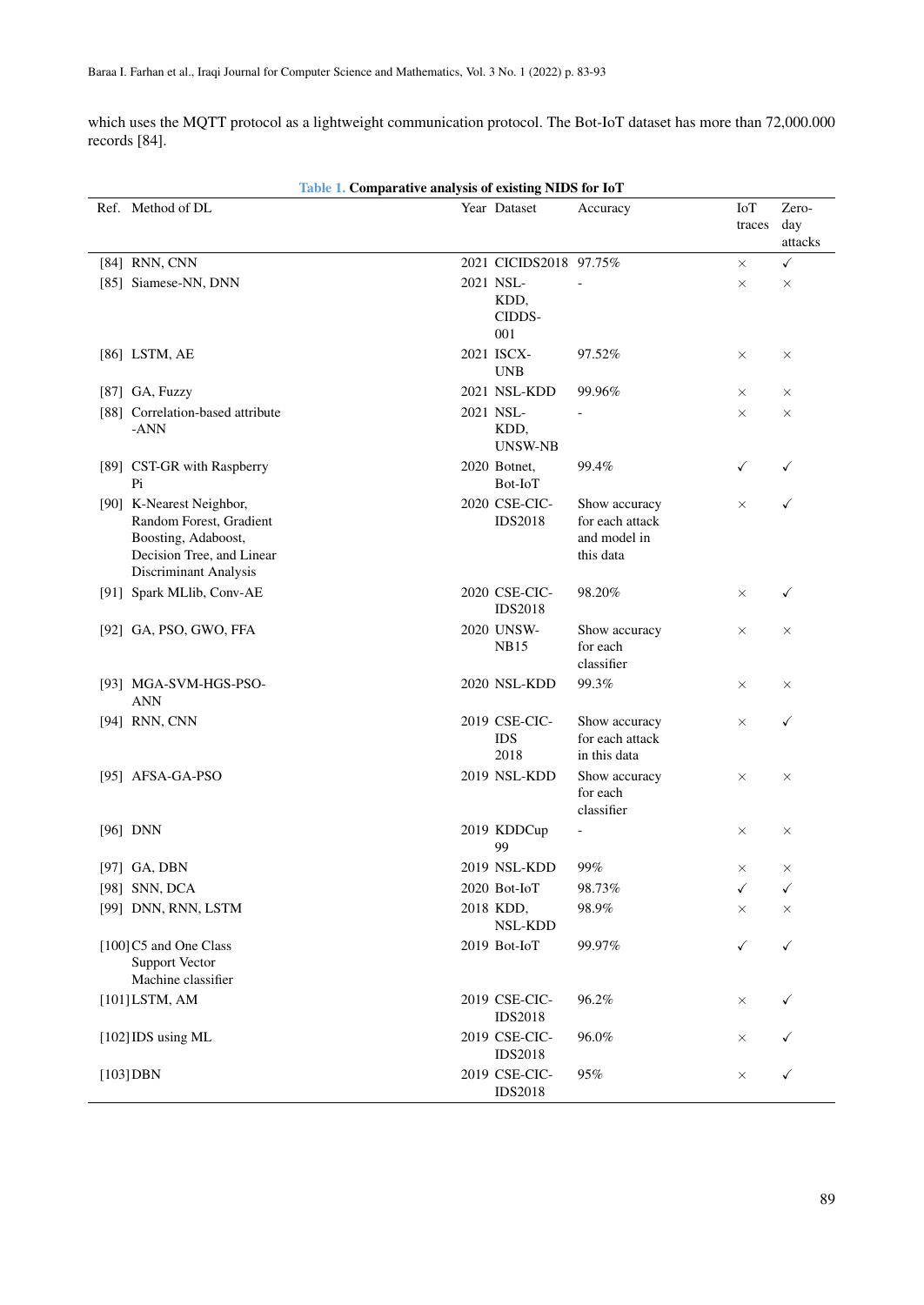#### Baraa I. Farhan et al., Iraqi Journal for Computer Science and Mathematics, Vol. 3 No. 1 (2022) p. 83-93



FIGURE 5. Types of Cyber Security Datasets of Intrusion Detection.

#### 7. CONCLUSIONS

The IoT faces many challenges and security threats, and the new and various attacks exist, which negatively affect smart systems and the provision of related services. Therefore, a system should be urgently provided to detect intrusion and attacks against the network. Deep learning is more powerful than machine learning because of its ability to deal with big data and detect intrusions and new attacks, supporting the ability to self-learn and detect zero-day attacks.

This survey highlights recent studies on models of detection and integrating models to support intrusion detection and datasets. The models are applied to motivate researchers to use new datasets that include the (CSECIC-IDS2018 and the Bot-IoT) dataset as it supports the good performance of the detection model.

#### ACKNOWLEDGEMENTS

Special thanks to my professors at Al-Nahrain University and thanks to Wasit University. This work is not supported by any party.

## CONFLICTS OF INTEREST

The authors declare no conflict of interest.

#### **REFERENCES**

- <span id="page-7-0"></span>[1] L. A. Maglaras, K. H. Kim, H. Janicke, M. A. Ferrag, S. Rallis, and P. Fragkou.
- <span id="page-7-1"></span>[2] A. Ahmim, M. Derdour, and M. A. Ferrag, "An intrusion detection system based on combining probability predictions of a tree of classifiers," *Int. J. Commun. Syst*, vol. 31, no. 9, pp. 3547–3547, 2018.
- <span id="page-7-2"></span>[3] A. Ahmim, L. Maglaras, M. A. Ferrag, M. Derdour, and H. Janicke, "A novel hierarchi- cal intrusion detection system based on decision tree and rules-based mod- els," *15th International Conference on Distributed Computing in Sensor Systems (DCOSS)*, pp. 228–261, 2019.
- <span id="page-7-4"></span><span id="page-7-3"></span>[4] Z. Dewa and L. A. Maglaras, "Data mining and intrusion detection systems," *Int. J. Adv. Comput. Sci. Appl*, vol. 7, no. 1, pp. 62–71, 2016. [5] B. Stewart, L. Rosa, L. A. Maglaras, T. J. Cruz, M. A. Ferrag, and P. Simões, "A novel intrusion detection mechanism for scada systems which
- automatically adapts to network topology changes," *EAI Endorsed Trans. Ind. Netw. Intell. Syst*, no. 10, pp. 4–4, 2017. [6] I. Sharafaldin, A. H. Lashkari, and A. A. Ghorbani, *Toward generating a new intru- sion detection dataset and intrusion traffic characterization*.
- <span id="page-7-5"></span>2018.
- <span id="page-7-6"></span>[7] R. Ismael, F. Abeer, T. M. Nidaa, and F, "Optimized Deep Learning with Binary PSO for Intrusion Detection on CSE-CIC-IDS2018 Dataset," *J. Al Qadisiyah Comput. Sci. Math*, pp. 16–16, 2020.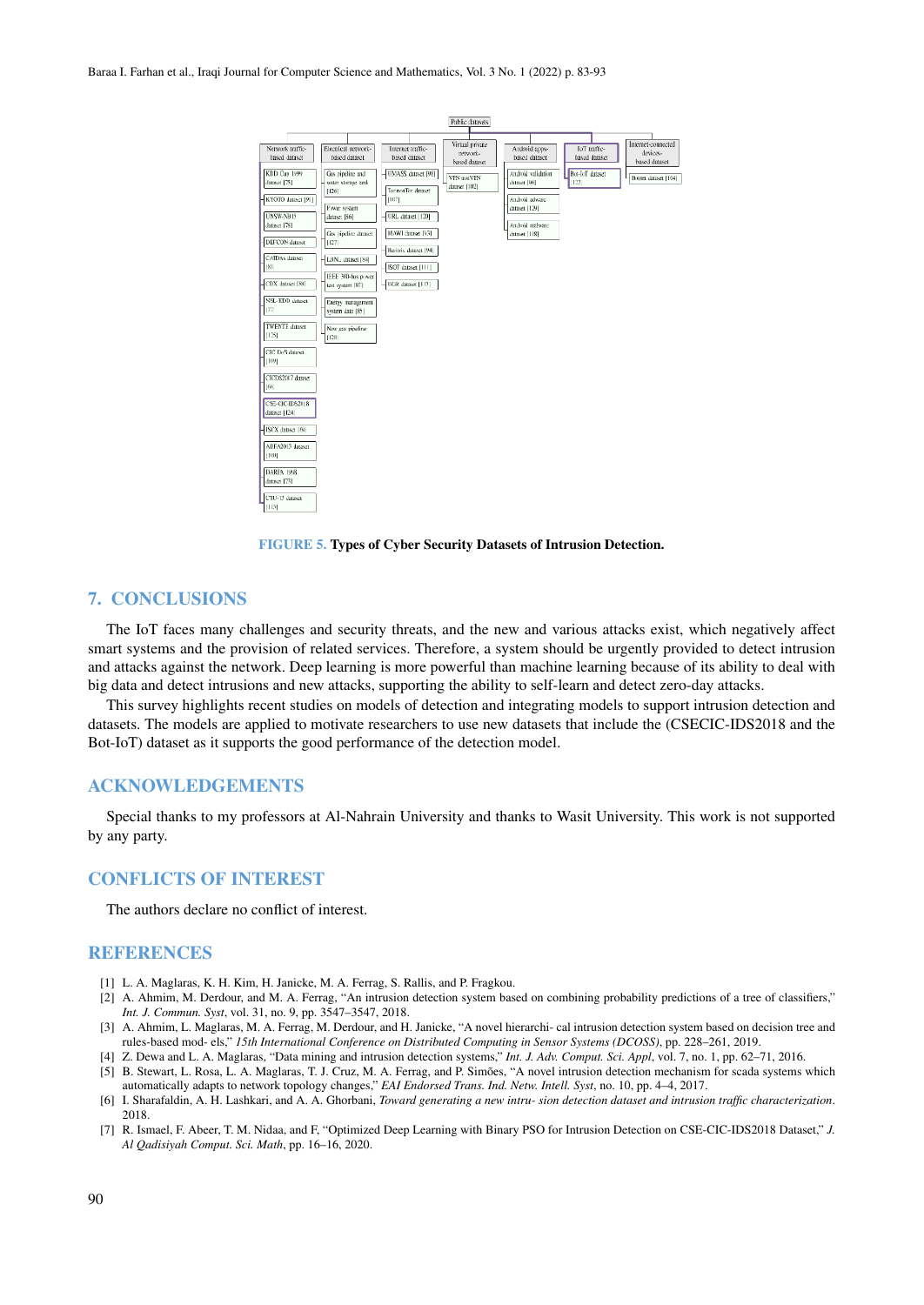- <span id="page-8-0"></span>[8] Akashshukla and A. Himanshosharma, "Future of Internet of Things: Trends, Challenges & Insight To Artificial Intelligence," *International Journal of Advanced Research in Computer*, vol. 9, no. 2, 2018.
- <span id="page-8-1"></span>[9] G. A. Fink, D. V. Z. Thomas, and E. Caroll, 2015.
- <span id="page-8-2"></span>[10] S. Q. Tan, B. H. M. Sundaram, S. Wang, T. Ng, Y. Chang, V. Aung, and K. M. M, "Secure searching on cloud storage enhanced by homomorphic indexing," *Future Gener. Comput. Syst*, vol. 65, pp. 102–110, 2016.
- <span id="page-8-3"></span>[11] M. H. Prasantagogoi and Bhuyan, 2012.
- <span id="page-8-4"></span>[12] A. A. Ghorbani, W. Lu, and M. Tavallaee, 2010.
- <span id="page-8-5"></span>[13] S. Ho, "Intrusion Detection - Systems for today and tomorrow," *SANS Institute 2019*, pp. 2–2.
- <span id="page-8-6"></span>[14] A. R. Javed, M. O. Beg, M. Asim, T. Baker, A. H. Al-Bayatti, and Alphalogger, "Detecting motion-based side-channel attack using smartphone keystrokes," *J. Ambient Intell. Humaniz. Comput*, 2020.
- <span id="page-8-7"></span>[15] H. Liao, C. R. Lin, Y. Lin, and K. Tung, "Journal of Network andComputer Applications Intrusion detection system," *J. Netw. Comput*, vol. 36, pp. 16–24, 2013.
- <span id="page-8-8"></span>[16] A. Nisioti, A. Mylonas, and V. Katos, 2018.
- <span id="page-8-9"></span>[17] E. Kabir, J. Hu, H. Wang, and G. Zhuo, "A novel statistical technique for intrusion detection systems," *Future Gener. Comput. Syst*, vol. 79, pp. 303–318, 2017.
- <span id="page-8-10"></span>[18] M. Petkovic, I. Basicevic, D. Kukolj, and M. Popovic, "Evaluation of takagi-sugeno-kang fuzzy method in entropy-based detection of DDoS attacks," *Comput. Sci. Inf. Syst*, vol. 15, pp. 139–162, 2018.
- <span id="page-8-11"></span>[19] A. Feizollah, S. S. Anuar, N. B. Salleh, and R, "A study of machine learning classifiers for anomaly-based mobile botnet detection," *Malaysian J Comput Sci*, vol. 26, no. 4, pp. 251–265, 2014.
- <span id="page-8-12"></span>[20] A. H. Hamamoto, L. F. Carvalho, L. H. Sampaio, T. Abrão, and M. L. Proença, "Network anomaly detection system using genetic algorithm and fuzzy logic," *Expert Syst. Appl*, vol. 92, pp. 390–402, 2018.
- <span id="page-8-13"></span>[21] G. Dupont, J. Hartog, S. Etalle, and A. Lekidis.
- <span id="page-8-14"></span>[22] Shawqm, Mehibs, H. Soukaena, and Hashim, "Proposed Network Intrusion Detection System In Cloud Environment Based on Back Propagation Neural Network," *Journal of Babylon university/Pure and Applied Sciences*, vol. 26, no. 1, 2018.
- <span id="page-8-15"></span>[23] M. W. Berry, M. A. Yap, and B. W, *Supervised and Unsupervised Learning for Data Science*. New York, NY: Springer, 2019.
- <span id="page-8-16"></span>[24] M. A. Al-Garadi, 2020.
- <span id="page-8-17"></span>[25] T. M. Richardzuech and Khoshgoftaar, "A survey on feature selection for intrusion detection," in *21st ISSAT International Conference on Reliability and Quality in Design*, 2015.
- <span id="page-8-18"></span>[26] A. Tawfeeqshawly and Elghariani, 2019.
- <span id="page-8-19"></span>[27] S. Mohammadi, H. Mirvaziri, and H. Mostafaghazizadeh-Ahsaee, "Cyber intrusion detection by combined feature selection algorithm," *Journal of Information Security and Applications*, vol. 44, pp. 80–88, 2019.
- <span id="page-8-20"></span>[28] A. Fadisalo, A. Bounassif, and Essex, "Dimensionality Reduction with IG-PCA and Ensemble Classifier for Network Intrusion Detection," *Computer Networks*, 2018.
- <span id="page-8-21"></span>[29] F. Gottwalt, E. Chang, T. Dillon, and Corrcorr, "A Feature Selection Method for Multivariate Correlation Network Anomaly Detection Techniques," *Computers&security*.
- <span id="page-8-22"></span>[30] M. Kwangjokim and Harrychaandra, "Network Intrusion Detection using Deep Learning: A Feature Learning Approach," *SpringerBriefs on Cyber Security Systems and Networks*, 2018.
- <span id="page-8-23"></span>[31] N. Quamar, W. Sun, Y. Ahmad, and M. Javaid, "A Deep Learning Approach for Network Intrusion Detection System," *Conference Paper in Security and Safety*, 2015.
- <span id="page-8-24"></span>[32] T. A. Tang, L. Mhamdi, and Mclernon, "Deep Learning Approach For Network Intrusion Detection in Software Defined Networking," *International Conference on Wireless Networks and Mobile Communications (WINCOM)*, 2016.
- <span id="page-8-25"></span>[33] M. F. Elrawy, A. I. Awad, F. A. Hesham, and Hame, "Intrusion detection systems for IoT-based smart environments: a survey," *Journal of Cloud Computing :Advances, Systems and Applications*, 2018.
- <span id="page-8-26"></span>[34] K. Kim and Muhamaderzaaminanto, 2017.
- <span id="page-8-27"></span>[35] D. Kwon, Hyunjookim, S. C. Jinohkim, I. Suh, K. J. Kim, and Kim, 2017.
- <span id="page-8-28"></span>[36] K. Kim and Muhamaderzaaminanto, 2017.
- [37] R. C. Staudemeyer, 2015.
- [38] R.-H. Hwang, M.-C. Peng, V.-L. Nguyen, and Yu-Lunchang, "An LSTM-Based Deep Learning Approach for Classifying Malicious Traffic at the Packet Level," *AppliedScience*, pp. 9163414–9163414, 2019.
- <span id="page-8-29"></span>[39] G. Kim, H. Yi, J. Lee, S. Yunheungpaek, and Yoon, 2016.
- <span id="page-8-30"></span>[40] C. Li1, J. Wang1, and X. Ye1, "Using a Recurrent Neural Network and Restricted Boltzmann Machines for Malicious Traffic Detection," *NeuroQuantology*, vol. 16, no. 5, pp. 823–831, 2018.
- <span id="page-8-31"></span>[41] L. Zhang, M. Li, X. Wang, and Y. Huang, "An Improved Network Intrusion Detection Based on Deep Neural," *Network IOP Conference Series: Materials Science and Engineering*, 2019.
- <span id="page-8-32"></span>[42] M. Kasunamarasinghe and Manic, 2018.
- <span id="page-8-33"></span>[43] W. Wang, Y. Sheng, and J. Wang, "HAST-IDS: Learning Hierarchical Spatial-Temporal Features using Deep Neural Networks to Improve Intrusion Detection," *IEEE*, 2017.
- <span id="page-8-34"></span>[44] B. . Lee, Amaresh, . Sandhya, C. . Green, and D. Engels, "Comparative Study of Deep Learning Models for Network Intrusion Detection," *SMU Data Science Review*, vol. 1, no. 1, 2018.
- <span id="page-8-35"></span>[45] D. H. B. Roy and Cheung, "A Deep Learning Approach for Intrusion Detection in Internet of Things using Bi-Directional Long Short-Term Memory Recurrent Neural Network," *28th international Telecommunication Network Communication Conference (ITANC)*, 2018.
- <span id="page-8-36"></span>[46] P. Wei, Y. Li, Z. Zhang, and T. Hu, 2019.
- <span id="page-8-37"></span>[47] V. Kanimozhi and P. Jacob, "UNSW-NB15 Dataset Feature Selection and Network Intrusion Detection using Deep Learning," *International Journal of Recent Technology and Engineering (IJRTE)*, vol. 7, no. 5S2, 2019.
- <span id="page-8-38"></span>[48] R. Vinayakumar, S. P. Mamounalazab, and Prabaharanp.
- <span id="page-8-39"></span>[49] D. G. Palmieri and F, "Network traffic classification using deep convolutional recurrent autoencoder neural networks for spatial-temporal features extraction," *Journal of Network and Computer Applications*, pp. 102890–102890, 2021.
- <span id="page-8-40"></span>[50] M. Aqeel, A. D. H. Alhussainy, and Jasim, "Half Gaussian-based wavelet transform for pooling layer for convolution neural network," *TELKOMNIKA Telecommunication, Computing, Electronics and Control*, vol. 19, pp. 163–172, 2021.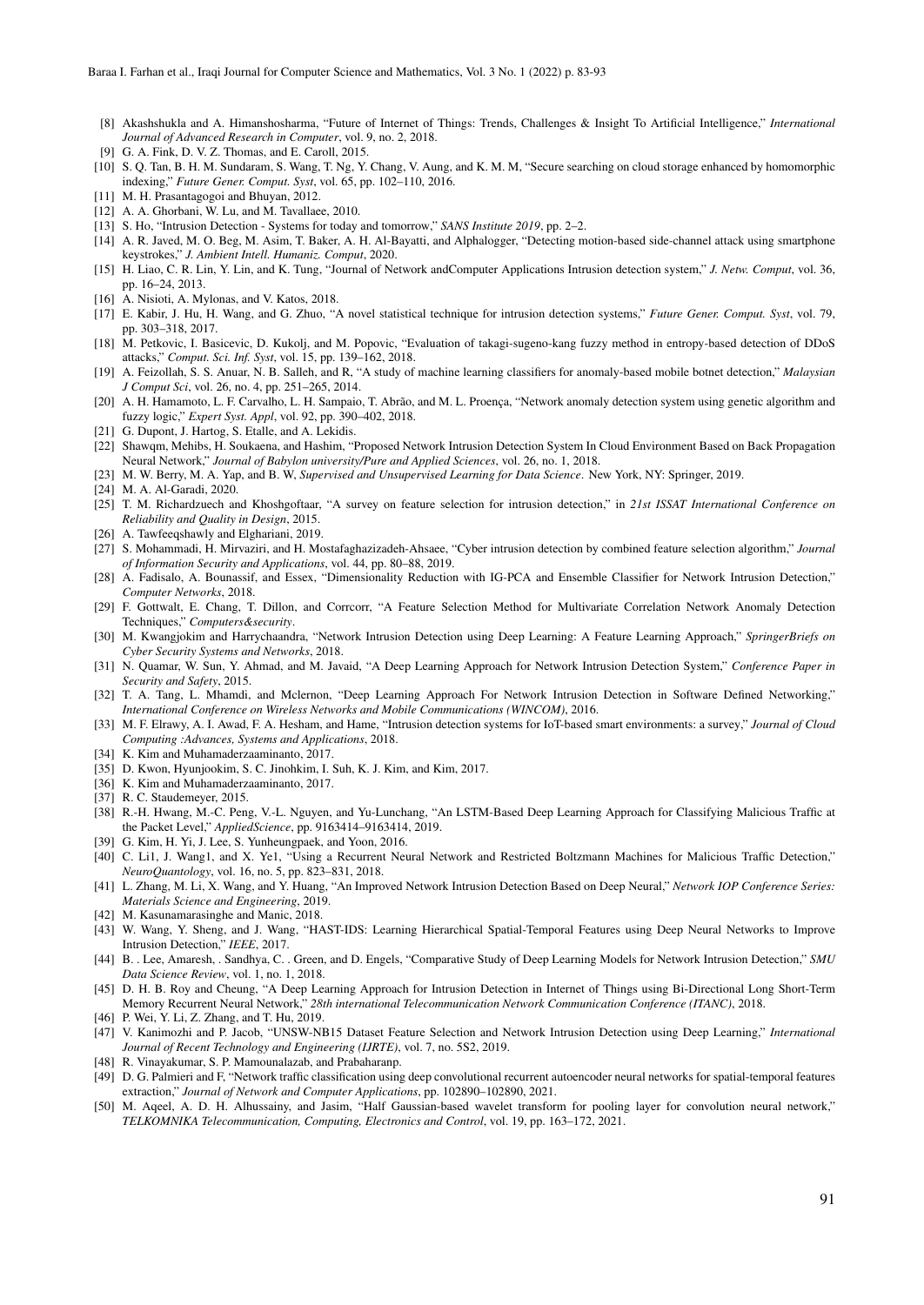- <span id="page-9-0"></span>[51] A. Ss, S. A. Chao, and C. Cs, "Passive browser identification with multi-scale Convolutional Neural Networks," *Neurocomputing*, vol. 378, pp. 238–247, 2020.
- <span id="page-9-1"></span>[52] Y. Shi, D. Feng, and Y. Cheng, "A natural language-inspired multilabel video streaming source identification method based on deep neural networks," *Signal Image and Video Processing*, pp. 1–8, 2021.
- <span id="page-9-2"></span>[53] Y. He and W. Li, "Image-based Encrypted Traffic Classification with Convolution Neural Networks," *IEEE Fifth International Conference on Data Science in Cyberspace (DSC)*, 2020.
- <span id="page-9-3"></span>[54] S. Mishra, A. Y. Rafidsagban, and Gandhi, "Swarm Intelligence in anomaly detection systems: an overview," *International Journal of Computers and Applications*, 2018.
- <span id="page-9-5"></span><span id="page-9-4"></span>[55] Selvakumarb and K. Muneeswaran, "Firefly algorithm based Feature Selection for Network Intrusion Detection," *Computers & Security*, 2018. [56] Y. Zhang, P. Li, and Xinhengwang.
- <span id="page-9-6"></span>[57] K. Yanqingyang, Chunhuawu, and Y. Xinxinniu, "Building an Effective Intrusion Detection SystemUsing the Modified Density Peak Clustering Algorithm and Deep Belief Networks," *Applied Science*, vol. 9, 2019.
- <span id="page-9-7"></span>[58] Mazinim, Shirazib, and I. Mahdavi, "Anomaly network-based intrusion detection system using a reliable hybrid artificial bee colony and AdaBoostalgorithms," *Journal of King Saud University - Computer and Information Sciences*, 2018.
- <span id="page-9-8"></span>[59] S. Rathore and J. H. Park, "Semi-supervised learning based distributed attack detection framework for IoT," *Appl Soft Comput*, vol. 72, pp. 79–89, 2018.
- <span id="page-9-9"></span>[60] N. Moustafa, B. Turnbull, and K. R. Choo, "An Ensemble Intrusion Detection Technique Based on Proposed Statistical Flow Features for Protecting Network Traffic of Internet of Things," *IEEE Internet of Things Journal*, vol. 6, pp. 4815–4830, 2019.
- <span id="page-9-10"></span>[61] A. Khraisat, I. Gondal, P. Vamplew, J. Kamruzzaman, and A. Alazab, "A Novel Ensemble of Hybrid Intrusion Detection System for Detecting Internet of Things Attacks," *Electronics*, vol. 8, no. 11, pp. 1210–1210, 2019.
- <span id="page-9-11"></span>[62] J. Arshad, M. A. Azad, and R. Amad, "Khaled Salah, Mamoun Alazab and Razi Iqbal "A Review of Performance, Energy and Privacy of Intrusion Detection Systems for IoT," *Electronics*, vol. 2020, pp. 9040629–9040629.
- <span id="page-9-12"></span>[63] C. D. Mcdermott, F. Majdani, and A. V. Petrovski, "Botnet Detection in the Internet of Things using Deep Learning Approaches," *International Joint Conference on Neural Networks (IJCNN)*, pp. 1–8, 2018.
- <span id="page-9-13"></span>[64] V. Sharma, I. You, K. Yim, I. Chen, and J. Cho, "BRIoT: Behavior Rule Specification-Based Misbehavior Detection for IoT-Embedded Cyber-Physical Systems," *IEEE*, vol. 7, pp. 118556–118580, 2019.
- <span id="page-9-14"></span>[65] D. Li, L. Deng, M. Lee, and H. Wang, "IoT data feature extraction and intrusion detection system for smart cities based on deep migration learning," *Int. J. Inf. Manag*, vol. 49, pp. 533–545, 2019.
- <span id="page-9-15"></span>[66] J. Bassey, D. Adesina, X. Li, L. Qian, A. Aved, and T. Kroecker, "Intrusion Detection for IoT Devices based on RF Fingerprinting using Deep Learning," *Fourth International Conference on Fog and Mobile Edge Computing (FMEC)*, pp. 98–104, 2019.
- <span id="page-9-16"></span>[67] M. A. Junaidarshad, K. Azad, W. Salah, Jie, and M. Raziiqbal, 2018.
- <span id="page-9-17"></span>[68] G. Shevenchawla, "Security as a Service: Real-time Intrusion Detection in Internet of Things," *ACM ISBN*, 2018.
- <span id="page-9-19"></span><span id="page-9-18"></span>[69] J. Tournier, F. Lesueur, F. L. Mouël, L. Guyon, and H. Ben-Hassine, 2020. [70] S. Zhao, W. Li, T. Zia, and A. Y, "A Dimension Reduction Model and Classifier for Anomaly-Based Intrusion Detection in Internet of Things,"
- *IEEE. 15th Intl Conf on Dependable, Autonomic and Secure Computing*, 2017.
- <span id="page-9-20"></span>[71] J. Nourmoustafa& and Slay, "The evaluation of Network Anomaly Detection Systems: Statistical analysis of the UNSW-NB15 data set and the comparison with the KDD99 data set," *Information Security Journal: A Global Perspective*, 2016.
- <span id="page-9-21"></span>[72] Y. Yiranhao and J. Sheng, 2019.
- <span id="page-9-22"></span>[73] A. A. Diro and N. Chilamkurti, "Distributed attack detection scheme using deep learningapproach for Internet of Things," *Future Generation Computer Systems*, 2017.
- <span id="page-9-23"></span>[74] N. Rakesh, "Performance analysis of anomaly detection of different IoT datasets using cloud micro services," *International Conference on Inventive Computation Technologies (ICICT)*, pp. 1–5, 2016.
- <span id="page-9-24"></span>[75] S. Geethapriyathamilarasu, 1977.
- <span id="page-9-25"></span>[76] V. Kanimozhi and T. P. Jacob, 2019.
- <span id="page-9-26"></span>[77] M. K. Putchala, "Deep Learning Approach For Intrusion Detection System (IDS," *The Internet Of Things (IOT) Network Using Gated Recurrent Neural Networks (GRU)*, 2017.
- <span id="page-9-27"></span>[78] M. A. Ferrag, L. Maglaras, S. Moschoyiannis, and H. Janicke, "Deep learning for cyber security intrusion detection: approaches, datasets, and comparative study," *Journal of Information Security and Applications*, vol. 50, pp. 102419–102419, 2020.
- <span id="page-9-28"></span>[79] C.-C.-I. Dataset, 2019.
- <span id="page-9-29"></span>[80] Cicflowmeter, 2019.
- <span id="page-9-30"></span>[81] C. Dataset, 2019.
- <span id="page-9-31"></span>[82] N. Koroniotis, N. Moustafa, E. Sitnikova, and B. Turnbull, "Towards the development of realistic botnet dataset in the internet of things for network forensic ana- lytics: Bot-IoT dataset," *Fut. Gener. Comput. Syst*, vol. 100, pp. 779–96, 2019.
- <span id="page-9-32"></span>[83] Bot-Iot and Dataset, 2019.
- <span id="page-9-33"></span>[84] M. A. Khan, 2021.
- <span id="page-9-34"></span>[85] P. Bedi, N. Gupta, and V. Jindal, "I-SiamIDS: An improved Siam-IDS for handling class imbalance in network-based intrusion detection systems," *Appl. Intell*, vol. 51, pp. 1133–1151, 2021.
- <span id="page-9-35"></span>[86] M. A. Khan and Y. Kim, "Deep Learning-Based Hybrid Intelligent Intrusion Detection System. Comput," *Mater. Contin*, vol. 68, pp. 671–687, 2021.
- <span id="page-9-36"></span>[87] K. P. M. Kumar, M. Saravanan, M. Thenmozhi, and K. Vijayakumar, "Intrusion detection system based on GA-fuzzy classifier for detecting malicious attacks," *Concurr. Comput, Pr. Exp*, pp. 5242–5242, 2021.
- <span id="page-9-37"></span>[88] I. S. Thaseen, J. S. Banu, K. Lavanya, M. R. Ghalib, and K. Abhishek, "An integrated intrusion detection system using correlation-based attribute selection and artificial neural network," *Trans. Emerg. Telecommun. Technol*, pp. 4014–4014, 2021.
- <span id="page-9-38"></span>[89] Y. N. Soe, Y. Feng, P. I. Santosa, R. Hartanto, and K. Sakurai.
- <span id="page-9-39"></span>[90] G. Karatas, O. Demir, and O. K. Sahingoz, "Increasing the performance of machine learning-based IDSs on an imbalanced and up-to-date dataset," *IEEE*, pp. 32150–32162, 2020.
- <span id="page-9-40"></span>[91] M. A. Khan and J. Kim, "Toward Developing Efficient Conv-AE-Based Intrusion Detection System Using Heterogeneous Dataset," *Electronics 2020, 9*, pp. 1771–1771.
- <span id="page-9-41"></span>[92] O. Almomani.